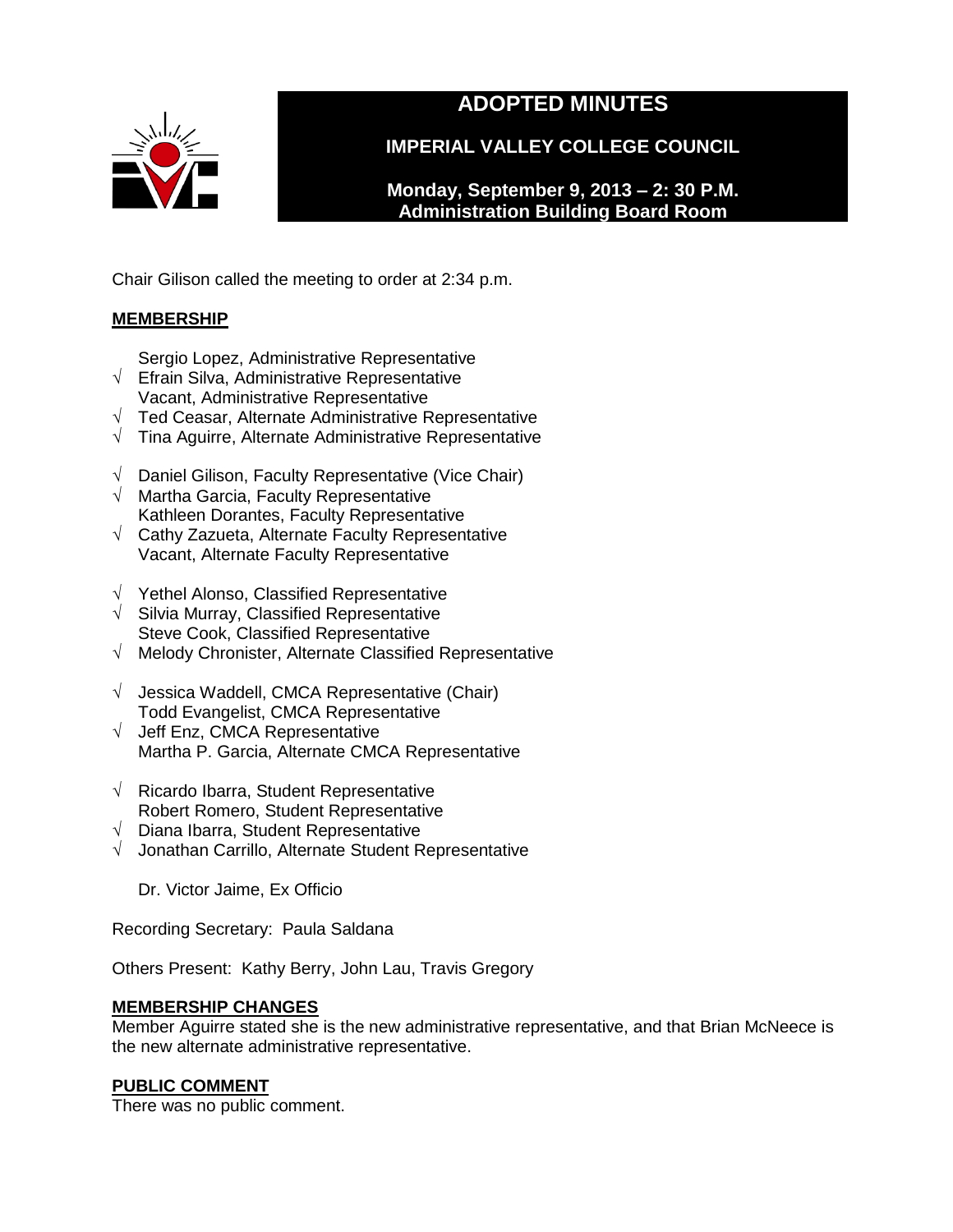### **APPROVAL OF MINUTES DATED APRIL 8, 2013**

M/S/C Garcia/Chronister to approve the minutes dated August 26, 2013.

**Motion carried.**

### **AREA REPORTS/UPDATES**

#### **College Council Report**

Chair Gilison reported as follows:

- He and Vice Chair Alonso met with Dr. Jaime to discuss Professional Development/Campus Hour Committee; would be collaborating with Academic Senate on the matter.
- Sent email requesting volunteers for Community Visioning meetings.
- Sent email to all College Council subcommittee chairs and will discuss results as part of the Discussion and Information section of today's agenda.
- A change in the College Council agenda will include the names of people giving area reports.
- Discussion and Information Item No. 4 AP 5055 will be pulled from today's agenda at the request of VP Finnell. Chair Gilison stated extensive discussion regarding the item had taken place at last week's Curriculum Committee meeting; VP Finnell would be doing further research on the item and would report back to the College Council in October.

#### **Measure J and L Report**

VP Lau reported as follows:

- New building to be completed in March 2014.
- 900 Building to be completed in December 2013.
- No further construction projects for the next five years.

Member Aguirre asked if summer classes would be held in the new building.

VP Lau stated the building would begin to get furnished in March and was unsure if it would be ready for summer classes; however, it may be available if there was an urgent need. He stated the issue would be revisited in February.

#### **Program Review Update – Ted Ceasar**

Dean Ceasar reported as follows:

- Hoping to stay on schedule and have Program Review completed by the end of the fall semester.
- Director Carrillo is in the process of gathering data; will be sending out information to the departments this month.
- Program Review will be loaded on to the SPOL program.
- SPOL training ongoing for 14 weeks, with training to be completed in October.

Chair Gilison inquired as to when SPOL training would take place for other staff.

VP Berry stated the training to other staff would begin in October.

#### **Budget Update/Financial**

VP Lau stated he would report on the budget later as part of the Discussion and Information section of today's agenda.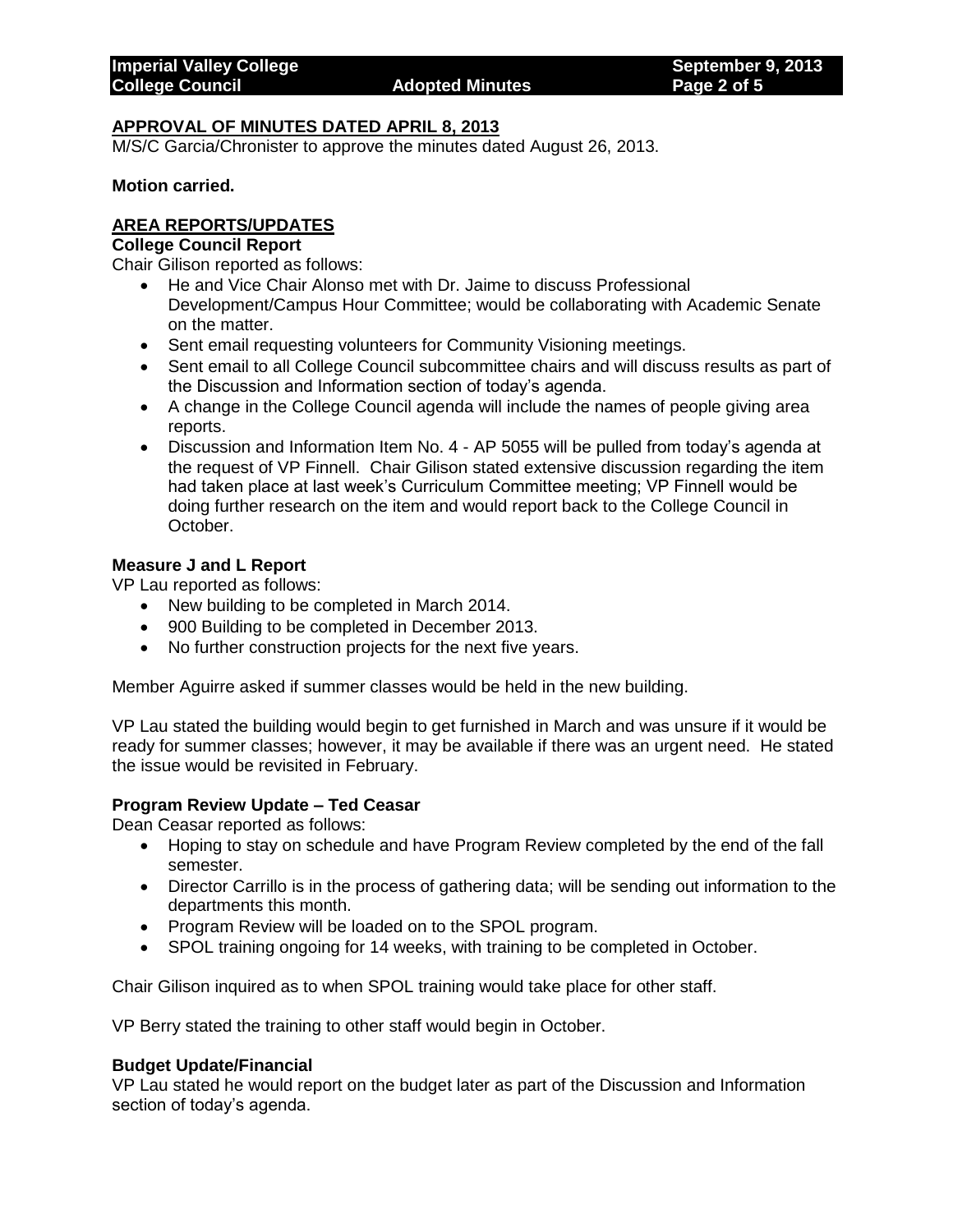## **ASG President Update**

Student Representative Ibarra reported as follows:

- Art show scheduled on Tuesday, September  $10<sup>th</sup>$ , during campus hour, at the Art Gallery.
- Karaoke will take place this week during the campus hour.
- Planning event for Constitution Day on September  $17<sup>th</sup>$ .

## **President's Update**

Chair Gilison stated Dr. Jaime was not present due to his attendance at the SDICCCA meeting. He reported on Dr. Jaime's behalf as follows:

- Special Board meeting scheduled on Thursday, September  $12<sup>th</sup>$ , to approve the budget.
- Regular Board meeting scheduled on Wednesday, September  $18<sup>th</sup>$ .
- FTES for fall up 2.43% from last fall.

### **SUB-COMMITTEE REPORTS**

#### **Competitive Athletics Committee – Jim Mecate**

Chair Mecate was not present.

## **Environmental Health & Safety Committee – Tim Nakamura**

Chair Nakamura was not present.

### **Facilities and Environmental Improvement Committee – Jeff Enz**

Chair Enz stated the committee had not met; first meeting of the semester had not been determined.

#### **Marketing Committee – Efrain Silva**

Chair Silva reported as follows:

- First meeting of the semester scheduled for next week, and would provide a more detailed report at the next College Council meeting.
- Reminded everyone about the visioning process which begins in September; volunteers needed as soon as possible; would ask PRO Consultant Gay to forward reminder email highlighting the areas where volunteers are needed.

#### **Student Affairs Committee – Sergio Lopez**

Chair Gilison stated Dean Lopez was unable to attend the meeting due to illness.

## **OTHER COMMITTEE REPORTS**

## **Academic Senate**

Chair Gilison reported as follows:

- No action at the last Senate meeting.
- Information and discussion items included:
	- o Subcommittee working on academic calendar for the next two years.
	- o Discussion on taking the week of Thanksgiving off.
	- o Discussion on return of Winter Session.
	- $\circ$  IVC to host Senate Area D meeting on October 19<sup>th</sup>, at the Juanita Lowe Art Gallery.

## **Budget and Fiscal Planning Committee**

Vice Chair Alonso reported as follows:

- Attended meeting last week; committee discussed and approved the final budget which would be presented to the Board of Trustees on September  $12<sup>th</sup>$ .
- Discussion also included starting the budget earlier which would allow people more time to review it. She stated committee members expressed concerns regarding the drastic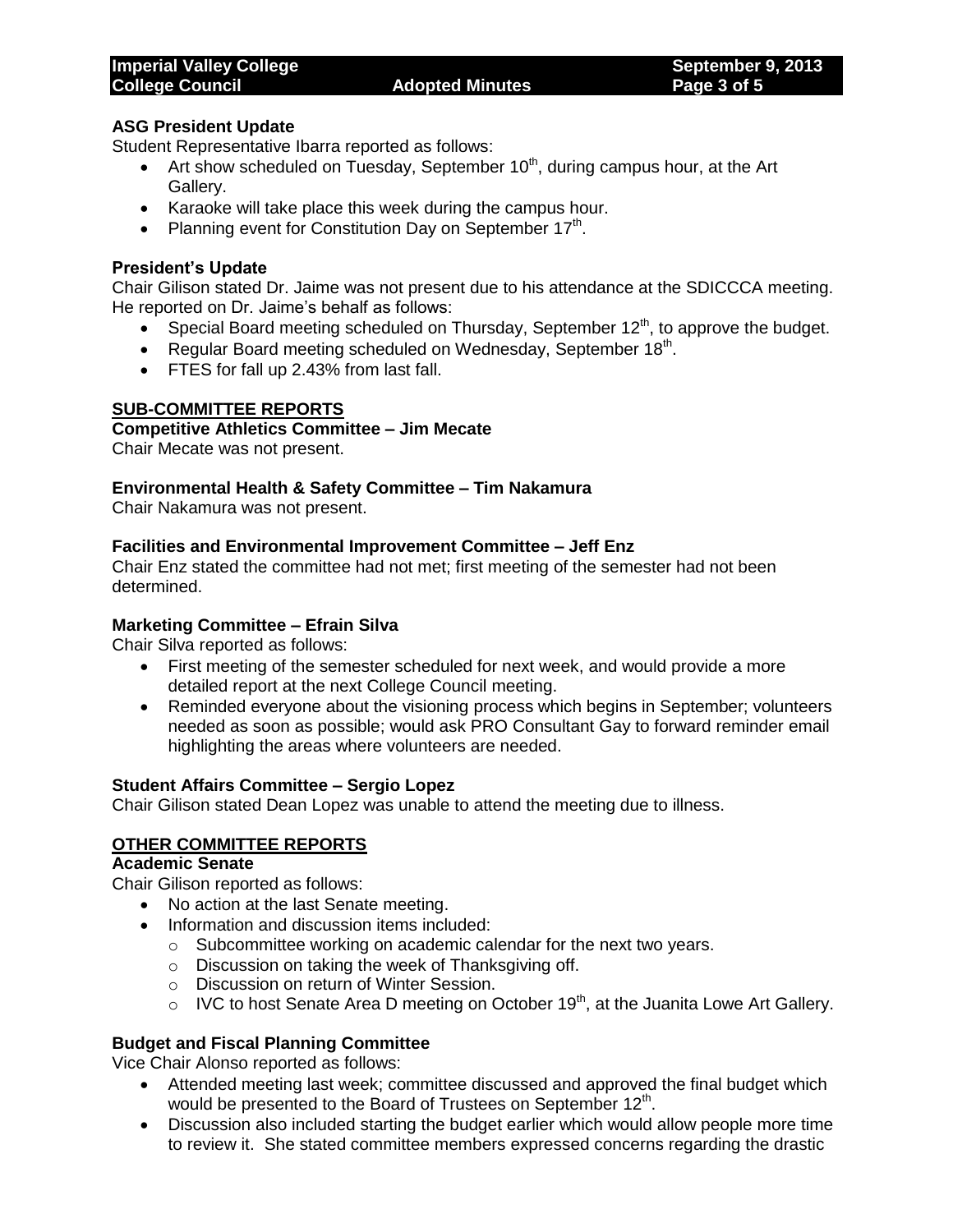increase in expenses from 2012-13 to 2013-14, and requested that more training on how to study the budget be provided to staff.

Chair Gilison stated he had appointed Dr. Martha Garcia as the new College Council representative for the Budget and Fiscal Planning Committee; he thanked Vice Chair Alonso for providing the update today.

### **Technology Planning Committee**

Director Enz stated the committee had not met this semester and would be meeting sometime this week or next.

## **Accreditation/CART Committee**

VP Berry reported as follows:

- Committee had its first meeting of the fall semester on Friday, September  $6<sup>th</sup>$ .
	- o Reviewed ACCJC recommendations.
	- o Set timeline for responding to the ACCJC.
- SPOL would be used to address recommendations.
- In the process of seeking clarification from Accreditation Chair Susan Clifford regarding Recommendation 1.
- CART meeting scheduled on Friday, September  $20<sup>th</sup>$ .
- Expressed the need for staff to participate in the accreditation process.

Chair Gilison commented that the CART Committee, for accreditation purposes, has recommended that all committees include their mission statement on their committee agendas.

#### **Staffing Committee**

Dean Gregory, Chair of Staffing, reported as follows:

- Committee would be meeting on Monday, September  $16<sup>th</sup>$ . He stated the meeting time had changed due to a conflict with the SPOL meetings.
- Stated SPOL would impact the way IVC plans for the budget and tracks staffing.

## **DISCUSSION AND INFORMATION ITEMS**

#### **1. Subcommittee reporting – Daniel Gilison**

Chair Gilison presented as follows:

- Email sent to subcommittee chairs reminding them of their duties as chair:
	- o Provide report at each College Council meeting.
	- o Submit all action items.
	- o Submit approved minutes.
	- o Submit meeting schedule.
	- o Submit membership composition including names of members.
	- o Submit any problems/issues subcommittee may be having.
	- $\circ$  The only response he received was from Competitive Athletics Committee. Chair Mecate stated the committee meets once a year, and that the committee is in the process of determining its membership composition.

Chair Gilison reiterated that the participatory governance process is important for accreditation purposes. He stated the college would continue to get sanctioned if the planning process is not followed.

VP Berry agreed and stated the ACCJC would not hesitate to put the college on probation if the participatory governance process is not followed.